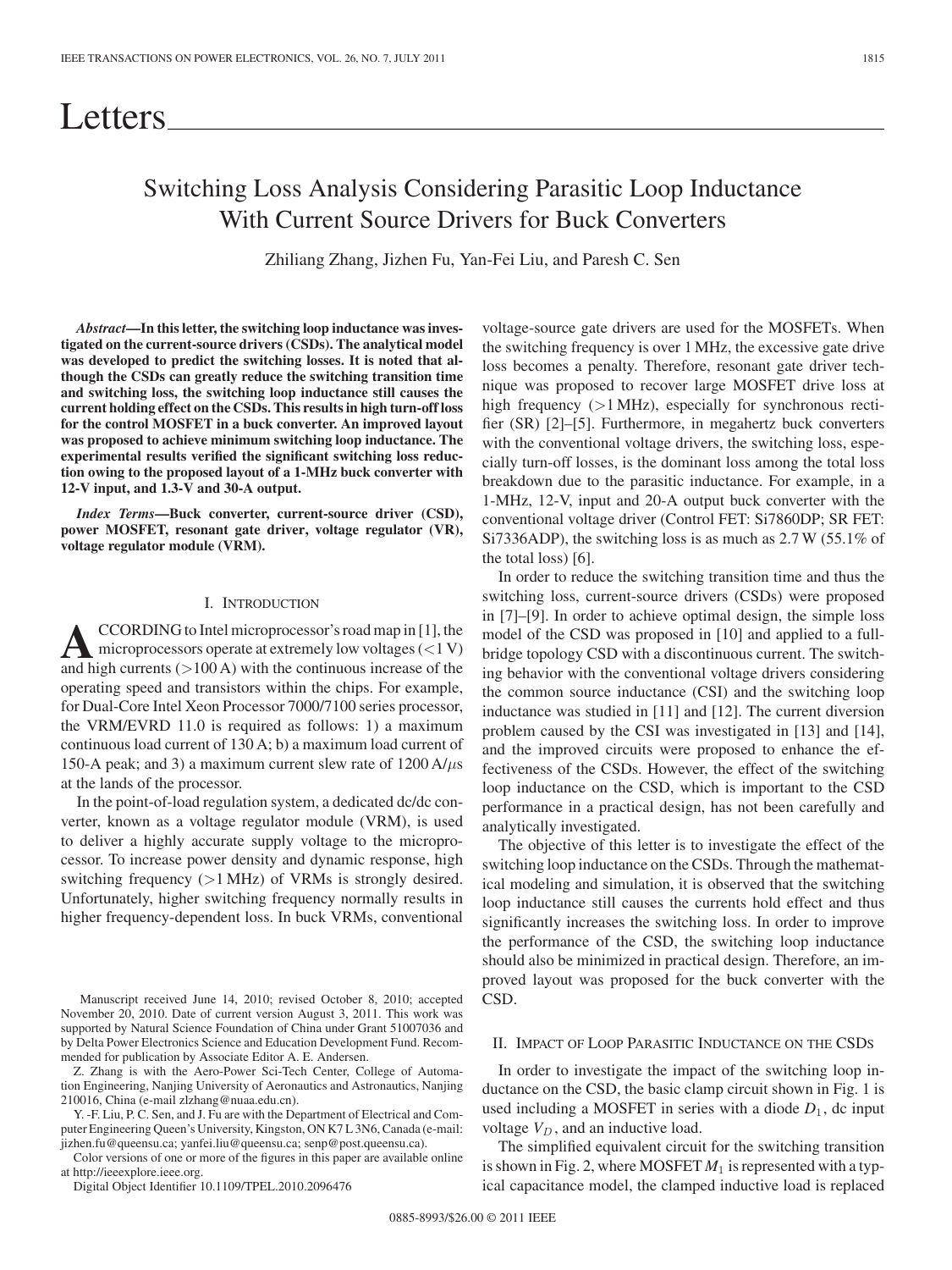

Fig. 1. CSD with a clamped inductive load



Fig. 2. Clamped inductive load circuit with the parasitic components and CSD. (a)  $L_D = 2$  H. (b)  $L_D = 4$  nH.

by a constant current source  $I_L$ , and the CSD is simplified as a current source  $(I_G)$ .  $L_D$  is the switching loop inductance including the packaging inductance and any unclamped portion of the load inductance;  $L_S$  is the CSI.

## *A. Analytical Modeling of Main Switching Transition*

The key point of the modeling is to find the relationship between the switching loss and the loop inductance. The switching loss happens when the MOSFET enters its active state and the linear transfer characteristics is assumed as given in (1) [15], where  $i_D(t)$  is the instantaneous switching current and  $v_{GS}(t)$  is the instantaneous gate-to-source voltage of the MOSFET

$$
i_D(t) = g_{f_s}(v_{GS}(t) - V_{\text{th}}).
$$
 (1)

According the equivalent circuit in Fig. 2, the circuit equations take the form

$$
I_G = C_{GD} \frac{dv_{GD}}{dt} + C_{GS} \frac{dv_{GS}}{dt}
$$
 (2)

$$
v_{GD} = v_{GS} - v_{DS} \tag{3}
$$

$$
v_{DS} = V_D - L_D \frac{di_{DL}}{dt} - L_s \frac{d(i_{DL} + I_G)}{dt}
$$

$$
= V_D - (L_D + L_s) \frac{di_{DL}}{dt}
$$
\n(4)

$$
i_{DL} = C_{GS} \frac{dv_{GS}}{dt} + C_{DS} \frac{dv_{DS}}{dt} + g_{f_s} (v_{GS} - V_{\text{th}}) - I_G. \tag{5}
$$

From  $(2)$ ,  $(3)$ ,  $(4)$ , and  $(5)$ , the following is derived:

$$
A\frac{d^3v_{GS}(t)}{dt^3} + B\frac{d^2v_{GS}(t)}{dt^2} + C\frac{dv_{GS}(t)}{dt} = I_G
$$
 (6)

where  $A = (L_D + L_s)(C_{GS}C_{GD} + C_{DS}C_{GD} + C_{DS}C_{GS}),$  $B = g_{f_s}(L_D + L_s)C_{GD}$ , and  $C = C_{GS} + C_{GD}$ . From (6),  $v_{GS}(t)$  can be derived to be as a function of  $L_D$  and  $L_S$ . It is either a sinusoidal or exponential solution, depending on the relative magnitudes of *B*<sup>2</sup> and *AC.*

By substituting  $v_{GS}(t)$  to (1) and (4),  $i_D(t)$  and  $v_{DS}(t)$  of the MOSFET can be calculated, respectively, and then the switching loss can be predicted. It should be noted that  $v_{GS}(t)$ ,  $i_D(t)$ , and  $v_{DS}(t)$  are all function of the parasitic inductance  $L_D$ , and therefore, the switching loss is also a function of  $L_D$ .

## *B. Analytical Modeling Results*

The modeling results are presented in the following section. The turn-on and turn-off transients are divided into several intervals, during which the gate-to-source voltage  $v_{GS}(t)$ , the drain current  $i_D(t)$ , and the drain voltage  $v_{DS}(t)$  can be calculated analytically with corresponding boundary conditions and constraints. Once the instantaneous waveforms of  $v_{GS}(t)$ ,  $i_D(t)$ , and  $v_{DS}(t)$  are solved, the switching transition time and the switching loss can be obtained.

The circuit specifications and the device parameters are listed in Table I, where MOSFET Si7860 from Vishay is used. The estimated values of the parasitic inductance are  $L<sub>s</sub> = 2$  nH and  $L_D = 2$  nH by Maxwell simulation software from Ansoft [16].

Fig. 3 shows the calculated modeling results of the turnoff transition comparison with different loop inductance using the Mathcad software. As seen from Fig. 3(a) and (b), it is observed that the drain-to-source current  $i_D$  with  $L_D = 2$  nH has a slower decay rate and thus longer turn-off time as it is held by the loop inductance. The turn-off time increases from 4 ns [seen in Fig. 3(a)] to 6.5 ns [seen in Fig. 3(b)] when  $L_D$ increases from 2 to 4 nH. As a result, the turn-off loss is increased from 0.82 to 1.38 W (an increase of 68%) with longer turn-off time. Therefore, the turn off loss is increased with higher loop inductance.

## III. IMPROVED LAYOUT TO MINIMIZE THE PARASITIC EFFECTS

From Section II, the switching loop inductance increases the switching transition time and holds the switching current. This leads to higher switching loss. Particularly, this problem becomes more serious in a synchronous buck converter, where the switching loss (especially the turn-off loss) is dominant.

Fig. 4 shows the synchronous buck converter with the loop parasitic inductance  $L_{d1}$ ,  $L_{s1}$ ,  $L_{d2}$ , and  $L_{s2}$ .  $C_{in}$  is the input decoupling capacitance. The basic idea is to reduce the switching loop inductance, and thus reduce the high turn-off loss. In order to reduce the loop inductance in Fig. 4, *C*in is rearranged as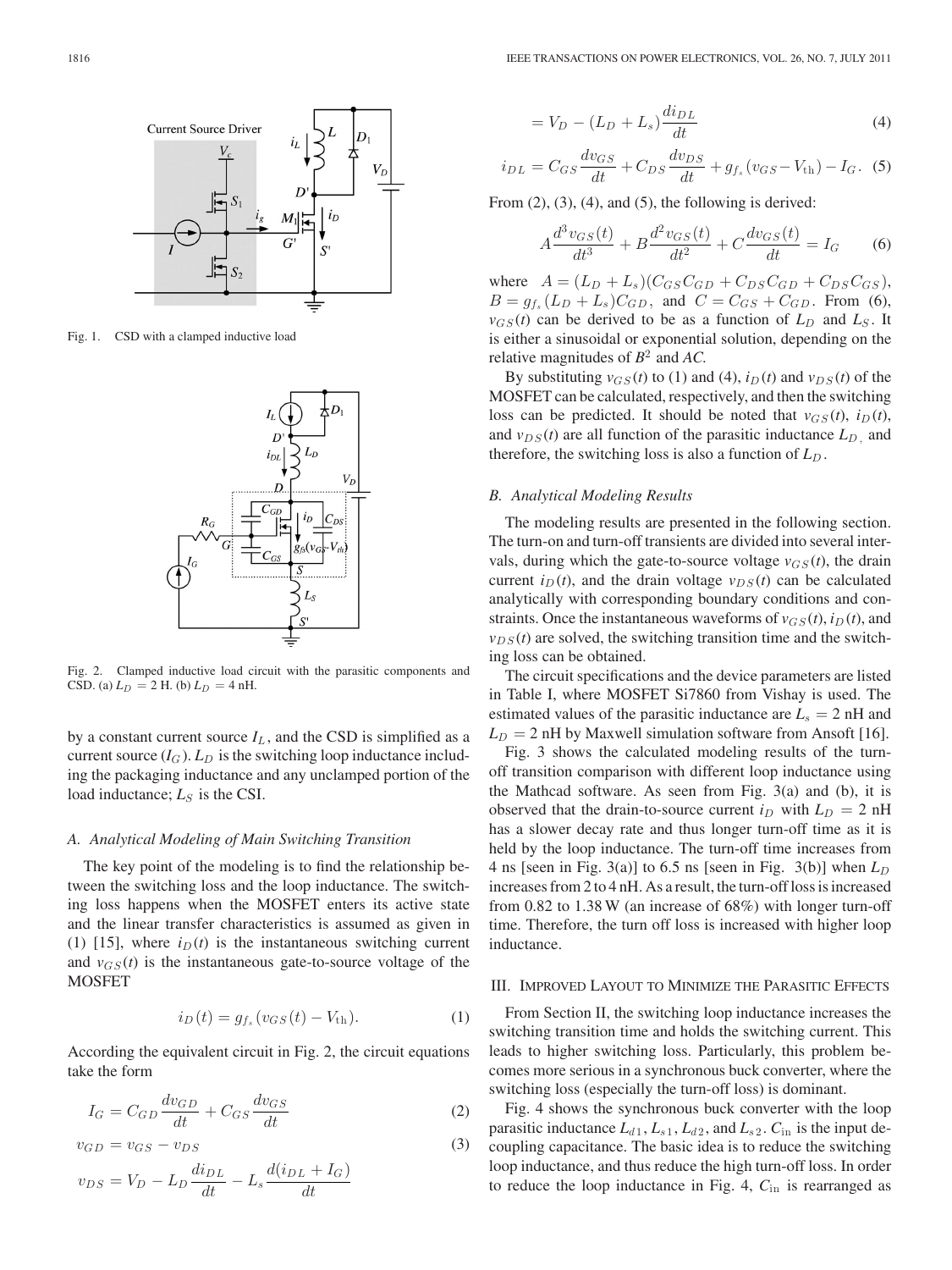

TABLE I CIRCUIT SPECIFICATIONS AND DEVICE PARAMETERS IN ANALYTICAL MODELING

Fig. 3. Turn-off transition comparison.



Fig. 4. Buck converter with the loop parasitic inductance.



Fig. 5. Buck converter with rearranged input decoupling capacitance to reduce the loop parasitic inductance.



## IV. EXPERIMENTAL RESULTS AND DISCUSSION

In order to verify the efficiency improvement of the proposed layout arrangement, a 1-MHz synchronous buck converter with the CSD, as shown in Fig. 6, was built. For the control MOSFET  $Q_1$ , the high-side CSD proposed in [17] is used to achieve the switching loss reduction. The specifications are as follows:  $V_{\text{in}} = 12 \text{ V}; V_o = 1.3 \text{ V}; I_o = 30 \text{ A}; f_s = 1 \text{ MHz}; \text{ and } V_c =$ 5 V. The PCB uses six layers with 4 oz copper. The components used are:  $Q_1$ : Si7860DP;  $Q_2$ : IRF6691;  $L_f$  = 300 nH;  $L_r$  = 18 nH (SMT 1812SMS-18 N, Coilcraft); and *S*<sup>1</sup> − *S*<sup>4</sup> : FDN335.



Fig. 6. Buck VR with hybrid driver scheme.

The implementation of the bootstrap with level-shift circuit and CPLD can be found in [18].

Fig. 7 shows the original power stage layout (#1) of the buck converter, referring to Fig. 4. The switching loop is highlighted in white and the loop inductance is 10.5 nH at 1 MHz measured with Agilent 4395 A Analyzer. For comparison, Fig. 8 shows the rearranged power stage layout (#2) with much smaller switching loop, referring to Fig. 5. The measured loop inductance is only 3.7 nH at 1 MHz, a reduction of 65%. The major layout difference between #1 and #2 is that the input decoupling capacitances reduce the ground trace inductance significantly and provide the transient energy. Therefore, the negative impact of the switching loop inductance is greatly reduced, which is important for the CSD to reduce the high switching losses.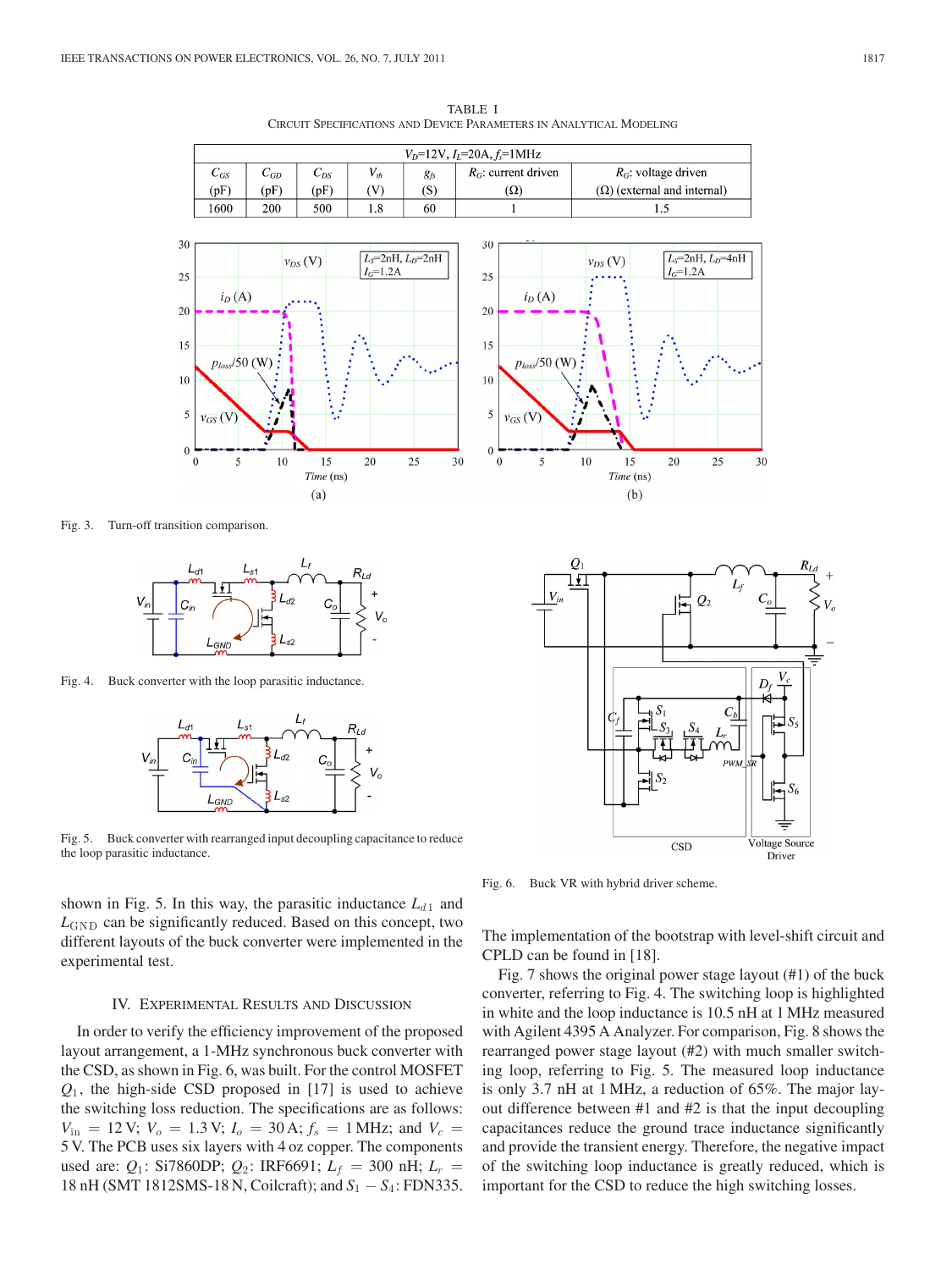

Fig. 7. Buck stage layout: #1, referring to Fig. 4.



Fig. 8. Buck stage layout: #2, referring to Fig. 5.



Fig. 9. Drain-to-source voltage at  $I_0 = 30$  A: #1



Fig. 10. Drain-to-source voltage at  $I_0 = 30$  A: #2.

Figs. 9 and 10 illustrate the drain-to-source voltages of the SR MOSFET for layouts #1 and #2, respectively. It is noted that compared to layout #1, layout #2 with reduced loop inductance alleviates the oscillation of the drain-to-source voltage greatly, which results from the parasitic inductance and reverse recovery of the SR body diode.

Fig. 11 shows the measured efficiency comparison between these two different layouts at 1.3-V output. It is observed that at 20 A, the efficiency is improved from 84.1% to 86.7% (an improvement of 2.6%), and at 30 A, the efficiency is improved from



Fig. 11. Efficiency comparison: top: buck #2; mid: buck #1; and bottom: conventional voltage driver (Conv.)

79.3% to 83.9% (an improvement of 4.6%). Higher efficiency improvement is achieved when the load current increases. This is because the switching loop inductance causes stronger current holding effect in higher load current condition. It is also noted that both the layouts with the CSD achieve higher efficiency over the conventional voltage driver. In the test, the predictive gate drive UCC 27222 from Texas Instruments was used as the conventional gate driver.

## V. CONCLUSION

The CSDs can alleviate the effect of the CSI to expedite the switching speed and reduce the switching loss. However, through analytical modeling on the CSDs, it is noticed that the switching loop inductance still causes the current holding effect on the CSDs. This will weaken the effectiveness of the CSDs of the switching loss reduction. Therefore, in a practical design of the CSDs, the switching loop inductance should also be minimized to improve the performance of the switching loss reduction. An improved layout was proposed to achieve minimum switching loop inductance compared to the original buck layout. A 65% reduction of the loop inductance is achieved. The experimental results verified the efficiency improvement.

#### **REFERENCES**

- [1] *Voltage Regulator Module (VRM) and Enterprise Voltage Regulator-Down (EVRD) 11.1,* Design Guidelines, Sep. 2009.
- [2] D. Maksimovic, "A MOS gate drive with resonant transitions," in *Proc. IEEE Power Electron. Spec. Conf.*, 1991, pp. 527–532.
- [3] H. Fujita, "A resonant gate-drive circuit capable of high-frequency, and high-efficiency operation," *IEEE Trans. Power Electron.*, vol. 25, no. 4, pp. 962–969, Apr. 2010.
- [4] G. Spiazzi, P. Mattavelli, and L. Rossetto, "Effects of parasitic components in high-frequency resonant drivers for synchronous rectification MOSFETs," *IEEE Trans. Power Electron.*, vol. 23, no. 4, pp. 2082–2092, Jul. 2008.
- [5] Z. Zhang, E. Meyer, Y. F. Liu, and P. C. Sen, "A 1-MHz, 12-V ZVS non-isolated full-bridge VRM with gate energy recovery," *IEEE Trans. Power Electron.*, vol. 25, no. 3, pp. 624–636, Mar. 2010.
- [6] Z. Zhang, W. Eberle, Y. F. Liu, and P. C. Sen, "A new hybrid gate drive scheme for buck voltage regulators," in *Proc. IEEE Power Electron. Spec. Conf.*, 2008, pp. 2498–2503.
- [7] W. Eberle, Z. Zhang, Y. F. Liu, and P. C. Sen, "A current source gate driver achieving switching loss savings and gate energy recovery at